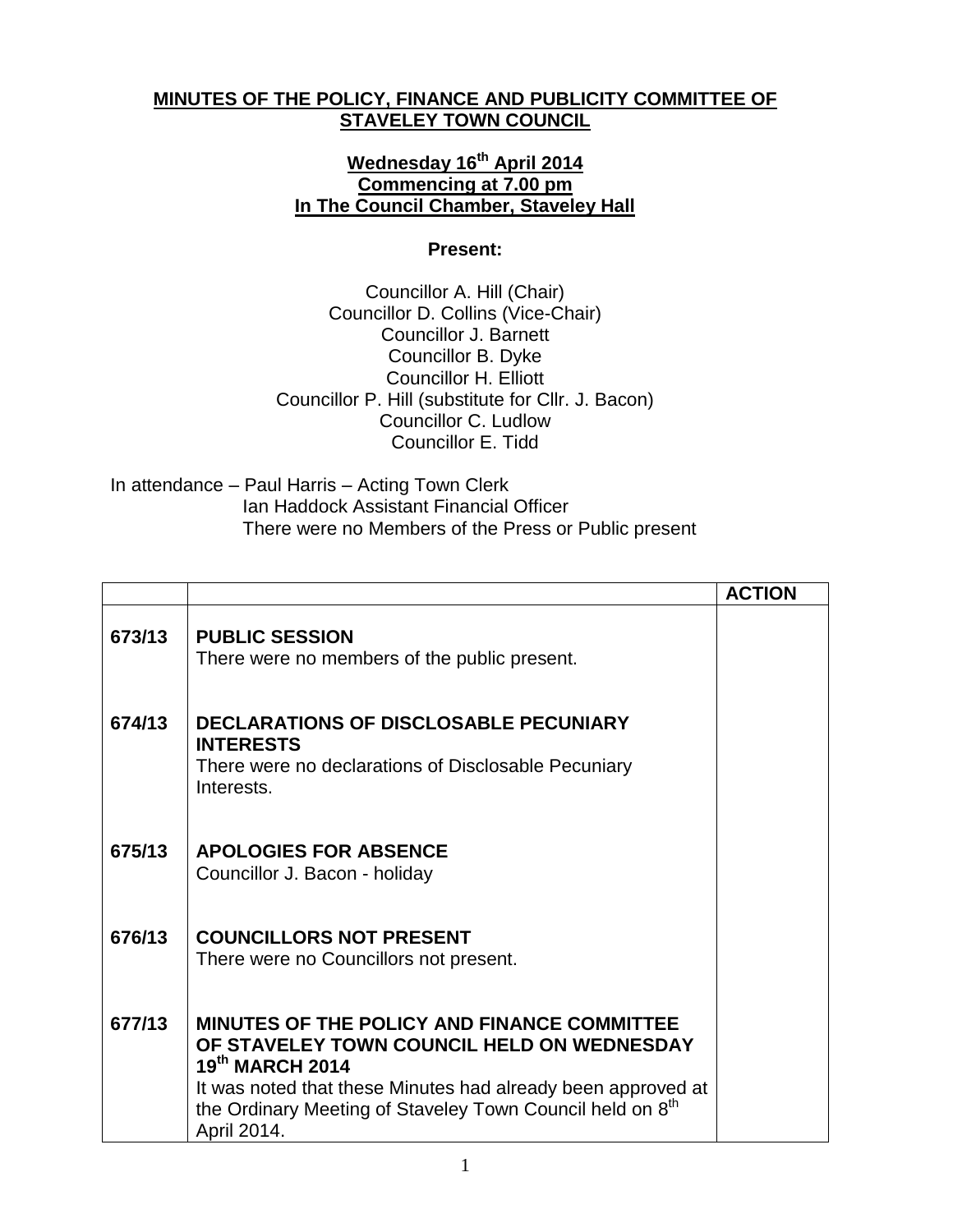| 678/13 | <b>MATTERS ARISING FROM THE MINUTES OF THE</b><br>POLICY AND FINANCE COMMITTEE OF STAVELEY<br>TOWN COUNCIL HELD ON WEDNESDAY 19th MARCH<br>2014<br>There were no matters arising from the Minutes.                                                                                                                                                                                                                                                                                                                                                                                       |  |
|--------|------------------------------------------------------------------------------------------------------------------------------------------------------------------------------------------------------------------------------------------------------------------------------------------------------------------------------------------------------------------------------------------------------------------------------------------------------------------------------------------------------------------------------------------------------------------------------------------|--|
| 679/13 | <b>FINANCIAL ISSUES</b><br>Staveley Hall Bowls Club had asked for a reduction in their<br>green rent. (This matter had been referred on by the Leisure<br>and Community Committee). Their letter cited the lack of<br>toilet facilities and the cost of repairing the hut among other<br>things. Members stated that the Council's staff would repair<br>the hut and they would look at the cost of hiring a portable<br>toilet when the cabin had gone.                                                                                                                                 |  |
|        | Due to these factors it was<br><b>RECOMMENDED</b> – That the green rent be reduced by 15%<br>from the 2014/15 level. A letter of acknowledgement would<br>be sent to the Bowls Club.                                                                                                                                                                                                                                                                                                                                                                                                     |  |
|        | The Acting Town Clerk raised the issue of office IT. He had<br>been obliged to purchase a new computer at a cost of £2000.<br>Also the server in the office was not functioning properly and<br>needed replacing. The Council needed an overhaul of its IT<br>systems and this would cost in the region of £15,000 spread<br>over three years. There was no need for an immediate<br>decision but members should bear this in mind over the<br>coming months. Regarding the missing laptop he intended to<br>contact the Police if no progress had been made by April 24 <sup>th</sup> . |  |
|        | It was RECOMMENDED – That the IT upgrade be placed on<br>the Agenda for future meetings.                                                                                                                                                                                                                                                                                                                                                                                                                                                                                                 |  |
|        | Councillor Ludlow reported on the works at Middlecroft<br>Allotments. The Council would have to pay for the water<br>connection and the fencing at the entrance to the site.                                                                                                                                                                                                                                                                                                                                                                                                             |  |
|        | <b>RECOMMENDED</b> – That the work be carried out if a<br>reasonable quotation was received for the fencing works.                                                                                                                                                                                                                                                                                                                                                                                                                                                                       |  |
|        | <b>RECOMMENDED – That 10% of the proceeds of the sale of</b><br>Mastin Moor Community Centre be ring fenced for the<br>residents of Mastin Moor and Woodthorpe.                                                                                                                                                                                                                                                                                                                                                                                                                          |  |
|        | Councillor D. Collins expressed his disappointment that the<br>Committee had received no financial statements since                                                                                                                                                                                                                                                                                                                                                                                                                                                                      |  |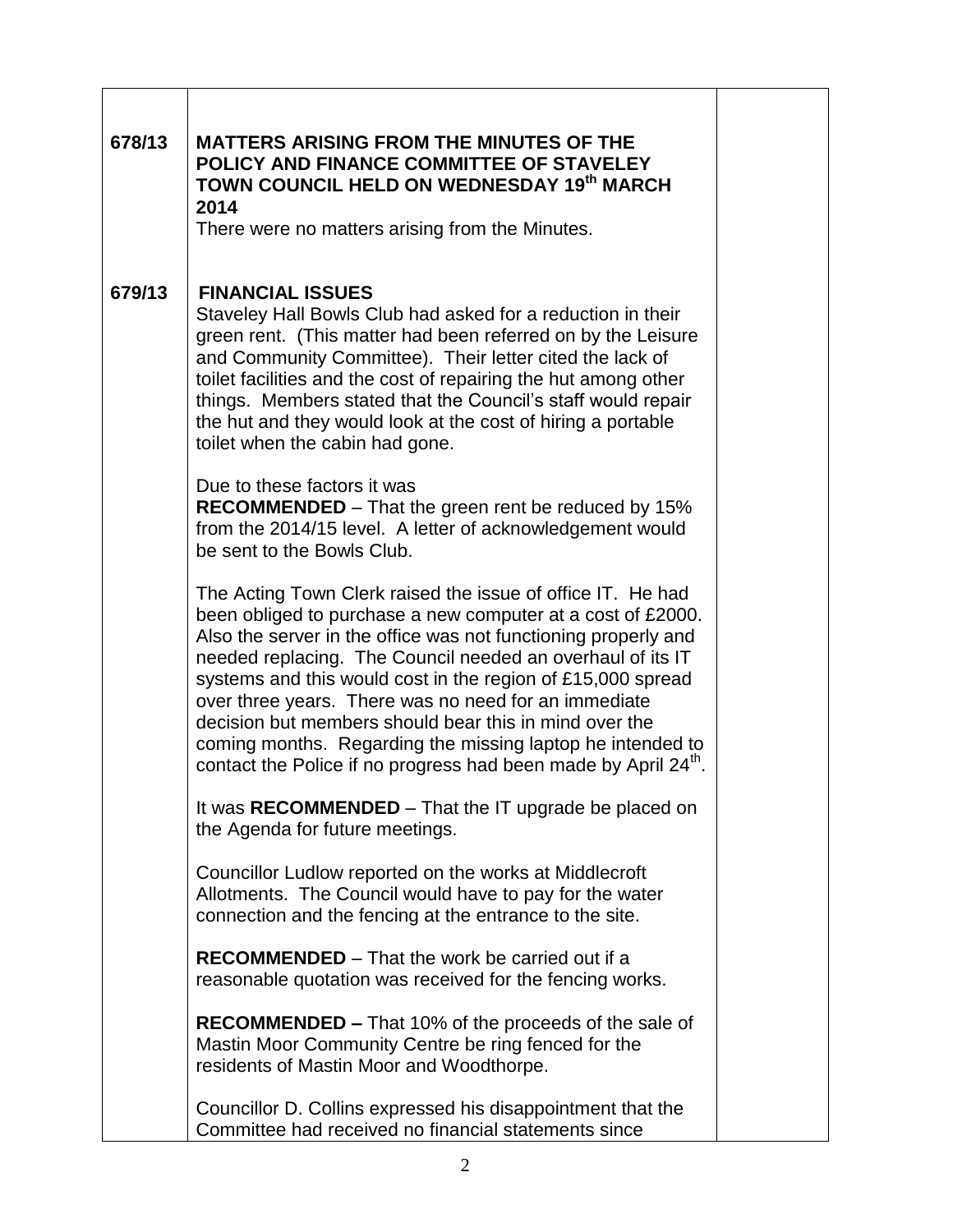|        | December 2013.                                                                                                                                                                                                                                                                                                                                         |  |
|--------|--------------------------------------------------------------------------------------------------------------------------------------------------------------------------------------------------------------------------------------------------------------------------------------------------------------------------------------------------------|--|
| 680/13 | <b>HEART OF STAVELEY PROJECT</b><br>Councillor Dyke stated that the Bowling Green was no longer<br>in the plans for the garden. The Assistant Financial Officer<br>stated he would email lan Parkin to see if it was being<br>considered as an option.                                                                                                 |  |
|        | The Acting Town Clerk reported that he had been reading<br>through the ERDF funding application. It would appear that<br>the Hall and Stables would be leased to Heart of Staveley<br>Trading Limited at a peppercorn rent. Work needed to be<br>done to clarify the relationship between the Council and the<br>Project and its subsidiary companies. |  |
|        | The ERDF funding meant it was not possible for the Council<br>to move into the Stables so the move to 26 High Street would<br>have to be reconsidered.                                                                                                                                                                                                 |  |
|        | Councillor Dyke felt that it could be possible to move to the<br>Speedwell Rooms as an interim measure.                                                                                                                                                                                                                                                |  |
| 681/13 | <b>SPEEDWELL ROOMS PROJECT</b><br>The Assistant Financial Officer updated the meeting on the<br>work in progress.                                                                                                                                                                                                                                      |  |
|        | Councillor Ludlow stated that she would progress the line<br>clearing in the bar and train Jake and Scott in the process.<br>The small bar should be cleared to use as a bottle bar.                                                                                                                                                                   |  |
|        | The Licensing arrangements meant that our staff could serve<br>alcohol with the Council as Designated Premises Supervisor<br>and Councillor Ludlow as a Personal Licence Holder.                                                                                                                                                                       |  |
| 682/13 | <b>STAVELEY MARKET</b><br>The Acting Town Clerk updated the meeting. Bernie<br>Wainwright from Chesterfield Borough Council had emailed<br>requesting a report which was being prepared. There was a<br>possibility that they would ask for their grant back.                                                                                          |  |
|        | Councillor Hill reported that many of the traders had relocated<br>to Bolsover Market.                                                                                                                                                                                                                                                                 |  |
|        | It was noted that the unattractive facade of the Original<br>Factory Shop was hardly conducive to footfall on the Market<br>Place.                                                                                                                                                                                                                     |  |